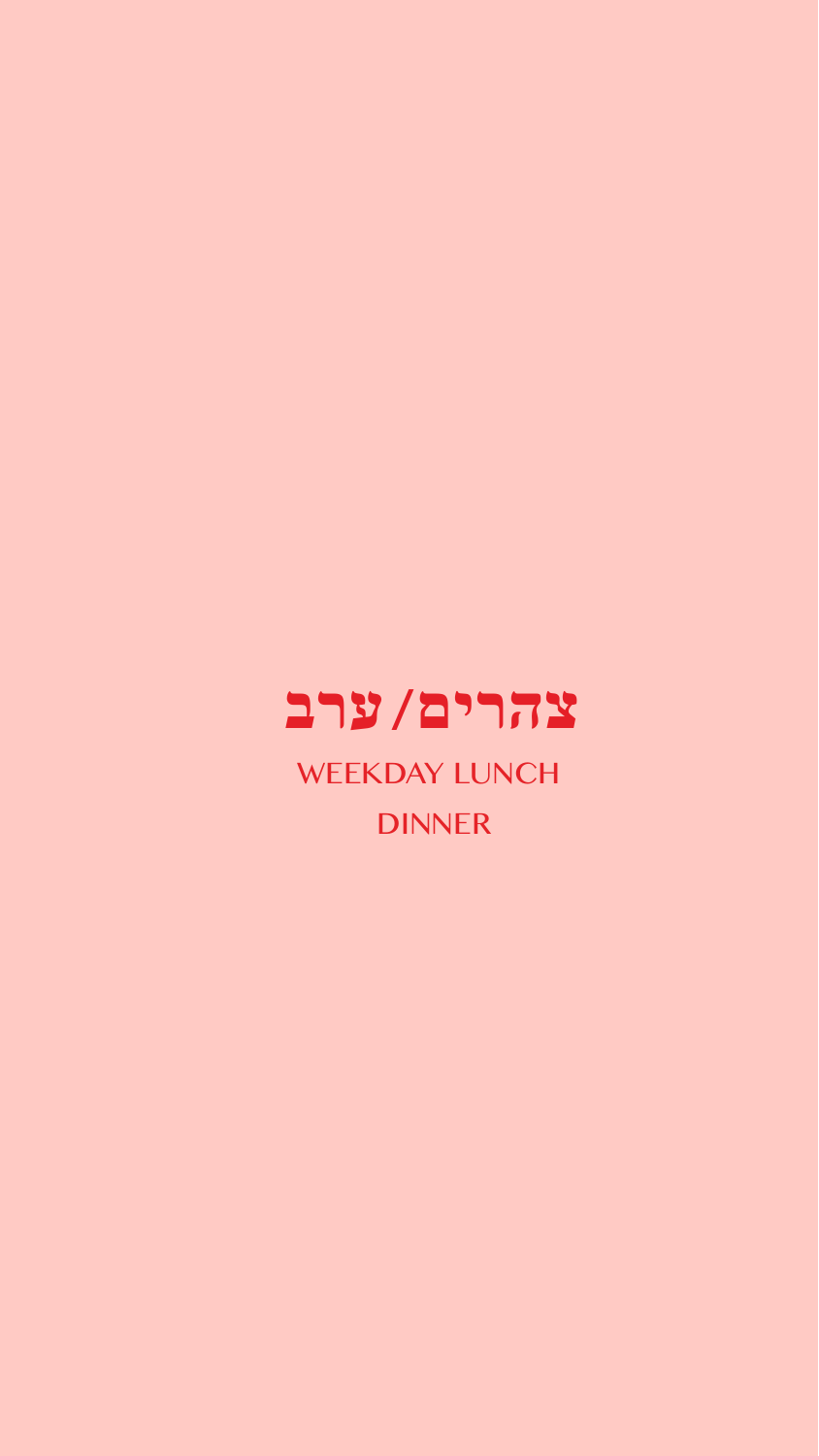



| Harissa marinated mixed olives                                                                                               |
|------------------------------------------------------------------------------------------------------------------------------|
| Lemon thyme, stewed grapes                                                                                                   |
| Spiced chickpea salsa, pickled chilli, tomato pulp, parsley, sumac, housemade pita                                           |
| Blackened aubergine, oregano, tahini, pomegranate molasses, lychee, housemade pita                                           |
| Pink radicchio, yeast extract, pomegranate molasses, harissa, pistachio relish, preserved lemon mayo                         |
| Fried cauliflower, pomegranate syrup, smoked parmesan crumble, lime yoghurt, parsley                                         |
| Wine glazed cabbage, shawarma rub, wild garlic & filo shards, crème fraîche, stem ginger                                     |
| Smoked cod roe, lemon preserve, harissa, dukka, crudites, pita                                                               |
| Fatty tuna, rhubarb & anise, tiger's milk, shawarma tempura crunch, chives                                                   |
| King prawns, kadaif, bitter lime syrup, lime cream, Persian lime & nori dust, pistachios, rose                               |
| Canoed whole sea bass, burnt sage, fennel & picked herbs, vine tomatoes, butter & arak                                       |
| Moroccan doughnut, beef brisket, bonfire tomato & chilli, orange spiced jus, amba tahini, coriander                          |
| <b>TUNISIAN TARTARE</b><br>Beef fillet, bulgur wheat, harissa, burnt peppers, mustard & garlic mayo, oregano, housemade pita |
| Lamb forequarter, date jus, shawarma spice, semolina, garlic yogurt, buttered pine nuts                                      |
| CHEFKY THIGHS.<br>Paprika fried chicken thighs, plum glaze, beef stock polenta, pink fennel seed sauerkraut, harissa mayo    |

#### A JOURNEY THROUGH OUR MENU . . . . . . . . . . . . .  $\ldots$  . . . . . . 58pp and a straight and From salt to sweet & back again. As curated by our head chef, Eran. A journey of our most delicious dishes. Ordered to excite the senses, with a special surprise along the way. Just let us know your dietary requirements and we'll do the rest.



| Grilled hazelnut & dark chocolate enriched dough, morello cherry compote, creme anglaise |  |
|------------------------------------------------------------------------------------------|--|
| Tonka cream cheese, milk jam, banana tempura, macademia, sumac                           |  |
| Coconut cream, orange blossom, white rum, mango, yuzu, coconut flakes, rose              |  |

Some of our menu items contain allergens. There is a small risk that traces of these may be found in a number of products served here.<br>We understand the danger to those with allergies, please speak to a member of staff who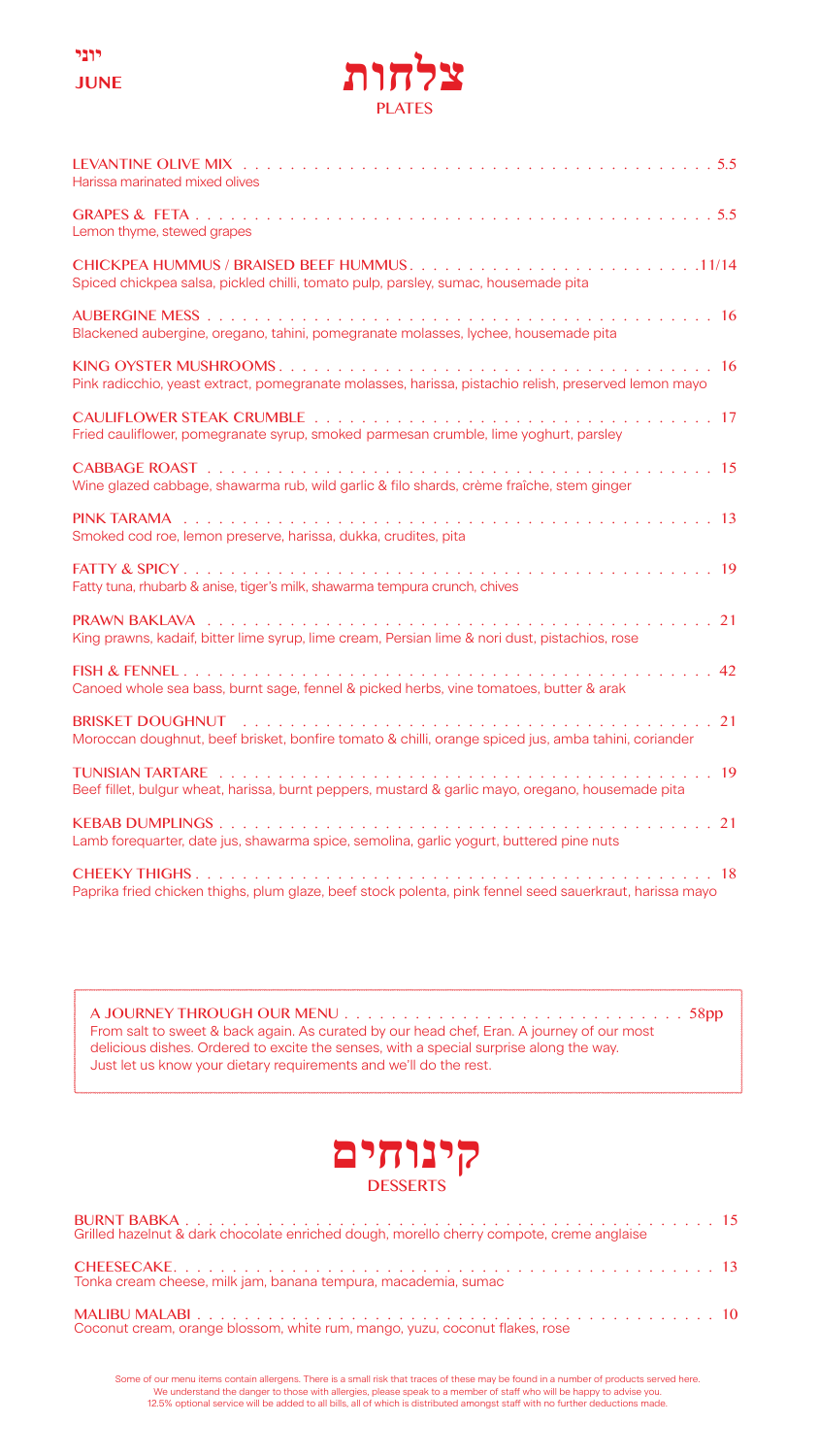## WEEKEND BRUNCH 11:00-16:00 **בראנצ'**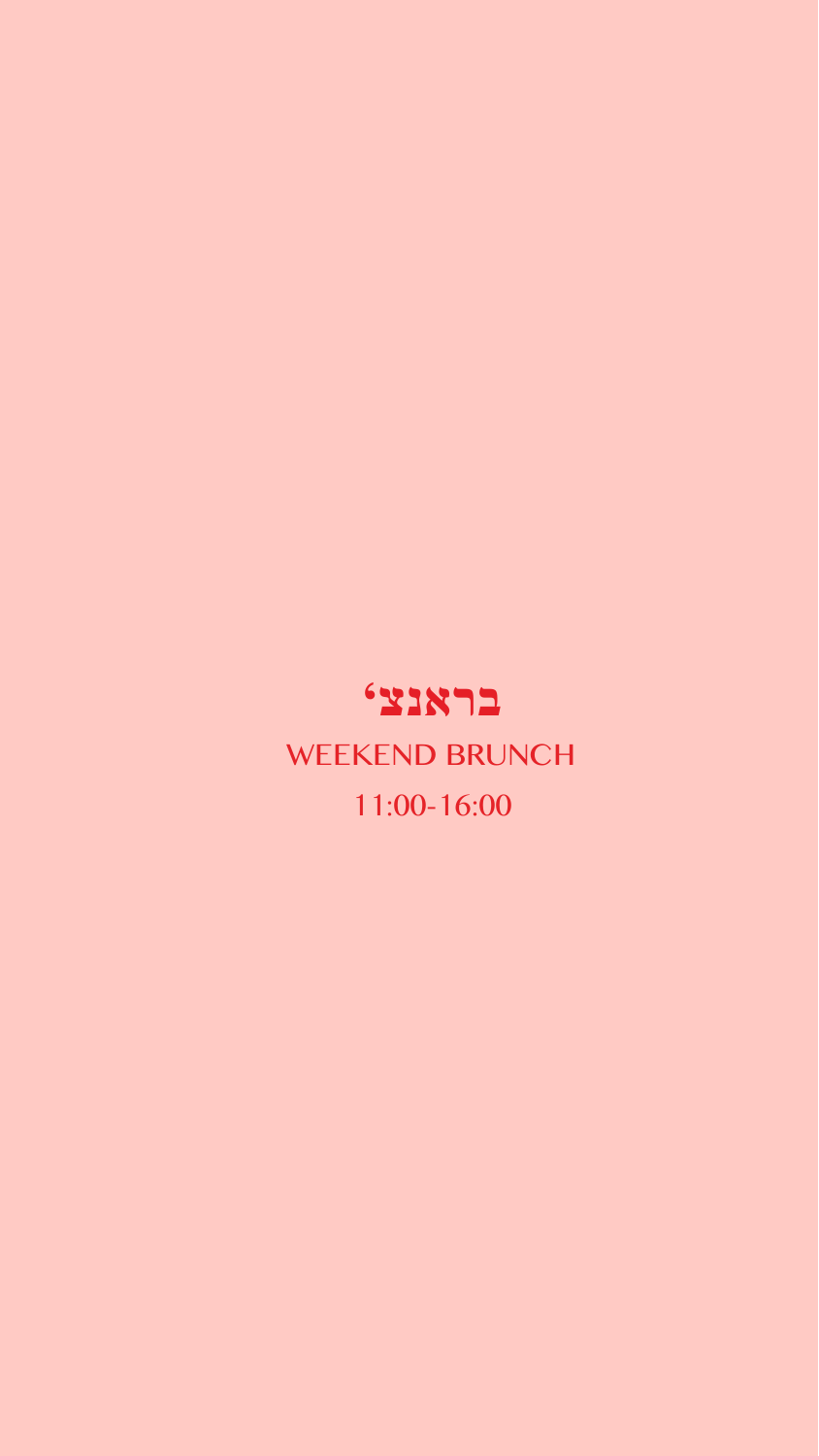

### **JUNE**



| <b>LEVANTINE</b><br>OI IVE MIX<br>Harissa marinade<br>5.5      | <b>GRAPES &amp; FETA</b><br>Lemon thyme,<br>stewed grapes<br>5.5                                        | THREE CHILLIES<br>salt-pickle chillies, House<br>harissa, grilled Turkish chilies<br>6 | <b>SHAWARMA FRIFS</b><br>Chunky potato, lemon aioli,<br>twelve spice<br>5 |
|----------------------------------------------------------------|---------------------------------------------------------------------------------------------------------|----------------------------------------------------------------------------------------|---------------------------------------------------------------------------|
|                                                                | Spiced chickpea salsa, pickled chilli, tomato pulp, parsley, sumac, housemade pita                      | <b>CHICKPEA HUMMUS / BRAISED BEEF HUMMUS11/14</b>                                      |                                                                           |
|                                                                | Blackened aubergine, oregano, tahini, pomegranate molasses, lychee, housemade pita                      |                                                                                        |                                                                           |
|                                                                | Pink radicchio, yeast extract, pomegranate molasses, harissa, pistachio relish, preserved lemon mayo    |                                                                                        | 16                                                                        |
|                                                                | Fried cauliflower, pomegranate syrup, smoked parmesan crumble, lime yoghurt, parsley                    |                                                                                        |                                                                           |
|                                                                | Wine glazed cabbage, shawarma rub, purple basil & filo shards, crème fraîche, stem ginger               |                                                                                        |                                                                           |
| Smoked cod roe, lemon preserve, harissa, dukka, crudites, pita |                                                                                                         |                                                                                        | 13                                                                        |
|                                                                | Fatty tuna ceviche, rhubarb & anise, tiger's milk, shawarma tempura crunch, coriander                   |                                                                                        |                                                                           |
|                                                                | Seared Chalk stream trout, juniper glaze, red radish, soft herbs, puffed rice                           |                                                                                        | 15                                                                        |
|                                                                | King prawns, kadaif, bitter lime syrup, lime cream, Persian lime & nori dust, pistachios, rose          |                                                                                        |                                                                           |
|                                                                | Canoed whole sea bass, burnt sage, fennel & picked herbs, vine tomatoes, butter & arak                  |                                                                                        | 42                                                                        |
|                                                                | Beef fillet, bulgur wheat, harissa, burnt peppers, mustard & garlic mayo, oregano, housemade pita       |                                                                                        | -19                                                                       |
|                                                                | Lamb forequarter, date jus, shawarma spice, semolina, garlic yogurt, buttered pine nuts                 |                                                                                        |                                                                           |
|                                                                | Paprika fried chicken thighs, plum glaze, beef stock polenta, pink fennel seed sauerkraut, harissa mayo |                                                                                        |                                                                           |
|                                                                |                                                                                                         |                                                                                        |                                                                           |



### **ADDITIONAL BRUNCH PLATES**

| Spiced tomato sauce, eggs, roasted aubergine, tahini, pickled chilli, chives, pita                       |  |
|----------------------------------------------------------------------------------------------------------|--|
| Spiced tomato sauce, lamb kofta in a potato parcel, eggs, tahini, pickled chilli, chives, pita           |  |
| Smoked haddock fish cakes, pita crumbs, poached egg, white taramasalata, apple & fennel                  |  |
| Fried onion, potato mash boiled egg, blacked vegetables, tahini, spring onion                            |  |
| Moroccan doughnut, beef brisket, egg, bonfire tomato & chilli, orange spiced jus, amba tahini, coriander |  |



| Grilled hazelnut & dark chocolate enriched dough, morello cherry compote, creme anglaise |  |
|------------------------------------------------------------------------------------------|--|
| Tonka cream cheese, milk jam, banana tempura, macademia, sumac                           |  |
| Coconut cream, orange blossom, white rum, mango, yuzu, coconut flakes, rose              |  |

Some of our menu items contain allergens. There is a small risk that traces of these may be found in a number of products served here. We understand the danger to those with allergies, please speak to a member of staff who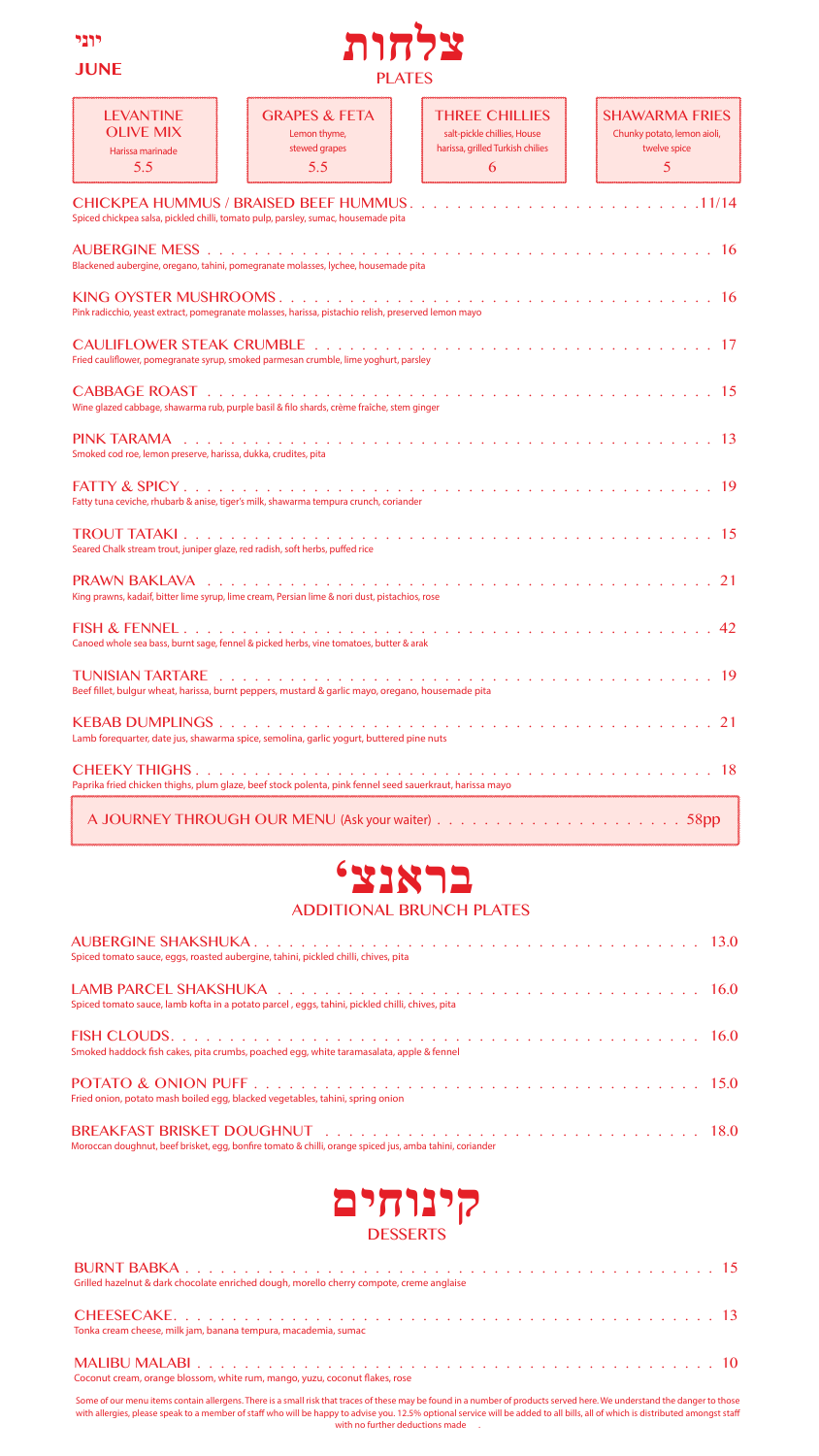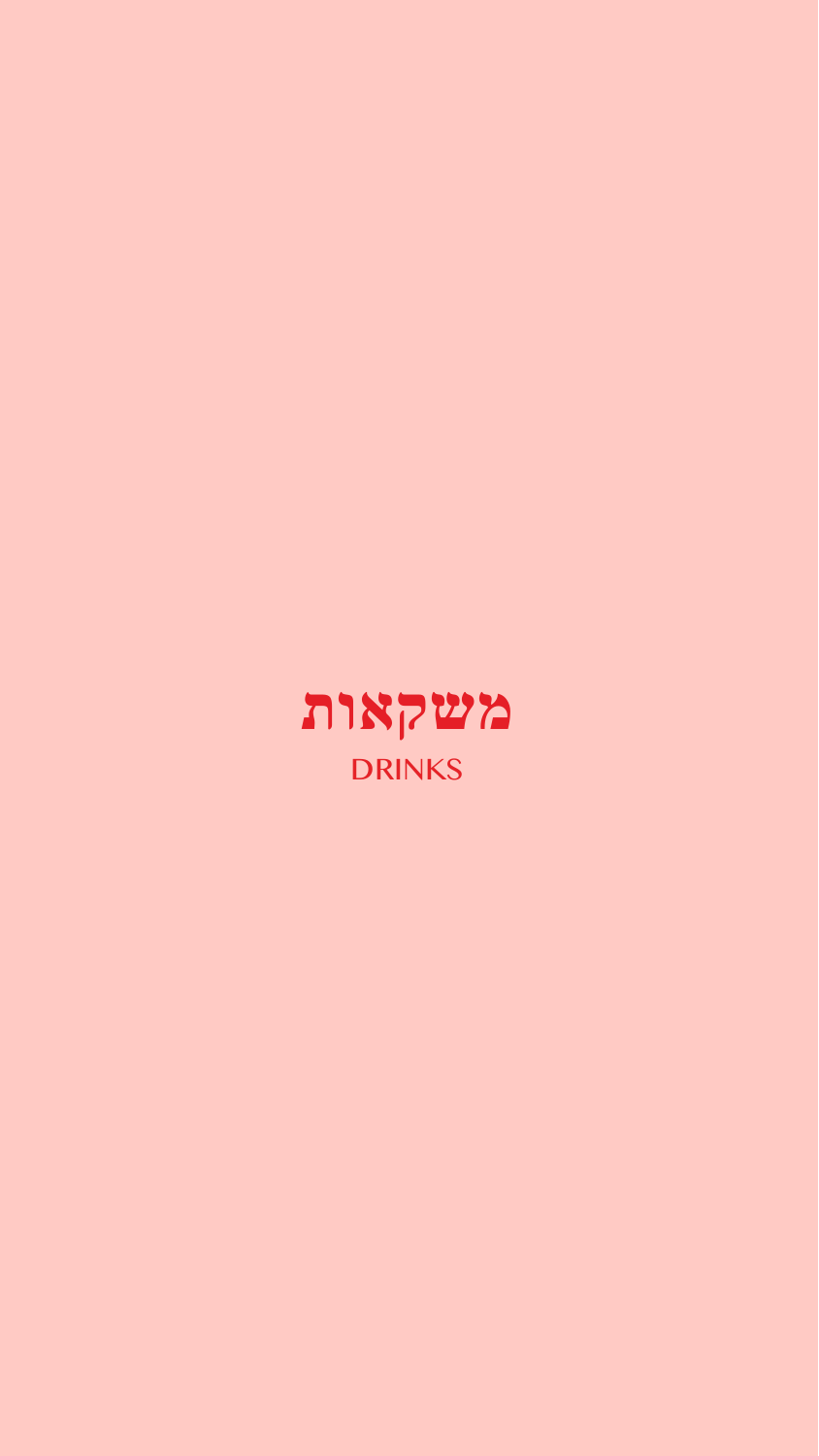

### **BOOZE**

| <b>APERITIF</b>                 |                |
|---------------------------------|----------------|
| <b>APEROL</b>                   | 7              |
| <b>CAMPARI</b>                  | 9              |
| <b>COCCHI TORINO</b>            | $\overline{7}$ |
| <b>COCCHI AMERICANO</b>         | 9              |
| <b>LIQUEUR</b>                  |                |
| <b>AMARETTO</b>                 | 9              |
| <b>ARAK</b>                     | 11             |
| <b>GREEN CHARTREUSE</b>         | 11             |
| <b>ST. GERMAIN</b>              | 10             |
| <b>CHERRY HEERING</b>           | 10             |
| <b>CHAMBORD</b>                 | 10             |
| <b>TIA MARIA</b>                | 9              |
| <b>BEER</b>                     |                |
| <b>GOLDSTAR UNFILTERED 4.9%</b> | $\overline{7}$ |
| MAACCADEE E0/                   | $\overline{ }$ |

### MACCABEE 5% 7<br>LUCKY SAINT 0.5% 7 LUCKY SAINT 0.5%

## **חריף**

| .,<br>v | ٠ | ٦ |  |
|---------|---|---|--|
|         |   |   |  |

**VODKA**

**RAYKA RUM**

KETEL ONE 12<br>ABSOLUTE BLUE 9 ABSOLUTE BLUE 9<br>BELVEDERE 15 BELVEDERE 15<br>RAYKA 11

50ml

HAVANA 3YRS 13<br>HAVANA CLUB 7 YR 17 HAVANA CLUB 7 YR 17<br>EL DORADO 12 YR 17 EL DORADO 12 YR 17<br>RON ZACAPA 23 YR 19 RON ZACAPA 23 YR **TEQUILA & MEZCAL**

OLMECA SILVER 11<br>VIDA MEZCAL 16

COURVOISIER 12<br>
MARTELL VS 12

**VIDA MEZCAL COGNAC**

**MARTELL VS** 

| CHIVAS <sub>12</sub>    | 12 |
|-------------------------|----|
| <b>TALISKER 10YRS</b>   | 14 |
| <b>GLENEIDDICH IPA</b>  | 16 |
| <b>FIRE &amp; CANES</b> | 18 |
| <b>BALVENIE 12YRS</b>   | 16 |
| <b>BALVENIE 14YRS</b>   | 17 |

**WHISKY**

| <b>BALVENIE 14YRS</b>  | 17 |
|------------------------|----|
| <b>BALVENIE 17YR</b>   | 24 |
| <b>OBAN 14YRS</b>      | 23 |
| GIN                    |    |
| <b>BOMBAY SAPPHIRE</b> | 10 |
| <b>HENDRICK'S</b>      | 14 |
|                        |    |

HENDRICK'S ORBIUM 14 SIPSMITH 15<br>TANOUERAY NO. 10 15 TANQUERAY NO. 10 15<br>BEEFFATER 9 **BEFFEATER** 

**BOURBON** 

BULLEIT BOURBON 16<br>BULLEIT RYE 16 **BULLEIT RYE** 

# **חם**

### **HOT**

| <b>ESPRESSO / DOUBLE</b>                    | 2.5/4 |
|---------------------------------------------|-------|
| <b>AMERICANO</b>                            | 4.5   |
| <b>FLAT WHITE</b>                           | 4.5   |
| <b>CAPPUCCINO</b>                           | 4.5   |
| ALMOND / SOYA / OAT MILK                    | 1.0   |
| <b>FRESH MINT TEA</b>                       | 4.5   |
| <b>TEAPIGS TEAS</b>                         | 5     |
| CHAMOMILE, EARL GREY, BREAKFAST, GREEN TEA, |       |
| <b>PEPPERMINT</b>                           |       |
| All our coffee is 100% Arabica              |       |

**קל**

**SOFT**

COCA- COLA 5 SUIT 5 5 5 5 5 5 5 5 6 7 7 7 8 7 7 8 7 7 8 7 7 8 7 7 8 7 7 8 7 8 7 7 8 7 7 8 7 8 7 8 7 8 7 8 7 8 7 8 7 8 7 8 7 8 7 8 7 8 7 8 7 8 7 8 7 8 7 8 7 8 7 8 7 8 7 8 7 8 7 8 7 8 7 8 7 8 7 8 7 8 7 8 7 8 7 8 7 8 7 8 7 8 DIET COKE 5<br>
FRESH LEMONADE 5 FRESH LEMONADE



### **GAZOZ** OLD SCHOOL ISRAELI SODA

Six homemade infusions to choose from:

- ORANGE & LYCHEE

50ml

- STRAWBERRY, RHUBARB & PERSIAN LIME
- RASPBERRY & STAR ANISE
- BLACKBERRY, LAVENDER & DILL
	- CITRUS CORDIAL, CORIANDER, MARJORAM & MINT
	- APPLE, CINNAMON, BAY LEAF

| <b>NON ALCOHOLIC</b> | 8  |
|----------------------|----|
| <b>WITH PROSECCO</b> | 12 |
| <b>WITH VODKA</b>    | 13 |
| <b>WITH GIN</b>      | 13 |
| <b>WITH ARAK</b>     | 13 |
|                      |    |

# **קוקטייניקטייל**

| <b>COCKTAIL</b>                                                                                         |    |
|---------------------------------------------------------------------------------------------------------|----|
| <b>TEL AVIV COOLER</b><br>Givon chardonnay, rose vermouth, St-Germain, pickled rhumbarb,<br>soda, lemon | 13 |
| באלה באיה<br>Whisky, apricot liqueur, blackberry gazoz, egg white, citrus                               | 16 |
| HAZE<br>Tequila, CBD, apple, rose, lime, harissa caramel, sumac                                         | 15 |
| <b>LONG-PINK-AMAZING</b><br>Malibu, pineapple, cherry, coconut milk, lime zest                          | 13 |
| <b>HIT ME!</b><br>Vodka, Aperol, rose blossom water, passion fruit, lemon                               | 15 |
| <b>ALLENBY PASSAGE</b><br>White rum, pear, St-Germain, marjoram, citrus, egg white                      | 15 |
| <b>CHAMPAGNE MARTINI</b><br>Gusbourne, vodka, orange bitter                                             | 15 |
| <b>HONEY &amp; SMOKE</b><br>Whisky smoked honey, white truffle                                          | 16 |
| <b>SPICED MULE</b><br>Whisky ginger ale, lime, chilli, agave                                            | 15 |
| <b>TOOTIM</b><br>Gin, strawberry gazoz, Cocchi Americano, lemon, egg white                              | 15 |
| <b>BALA BAYA BRAMBLE</b><br>Arak, Aperol, dill, lime, blackberry                                        | 15 |
| <b>TOXIC PASSION</b><br>Rum, passion fruit, lime, basil syrup                                           | 16 |
| <b>BASIL &amp; MINT SOUR</b><br>Basil infused gin, cucumber, mint, lime                                 | 15 |
| <b>CAMOMILE PISCO</b><br>Gin, pisco, camomile tea, lemon, grenadine, egg white                          | 15 |
| <b>POMEGRANATE &amp; GINGER</b><br>Tequila, pomegranate, lime, ginger                                   | 15 |
| <b>UNUSUAL NEGRONI</b><br>Gin, Discarded vermouth, Campari                                              | 13 |
| <b>HARISSA MARY</b><br>Cumin vodka, sumac & harissa, tomato juice                                       | 13 |
| <b>BANANA OLD FASHIONED</b><br>Discarded banana peel rum, sugar syrup,                                  | 16 |

chocolate bitters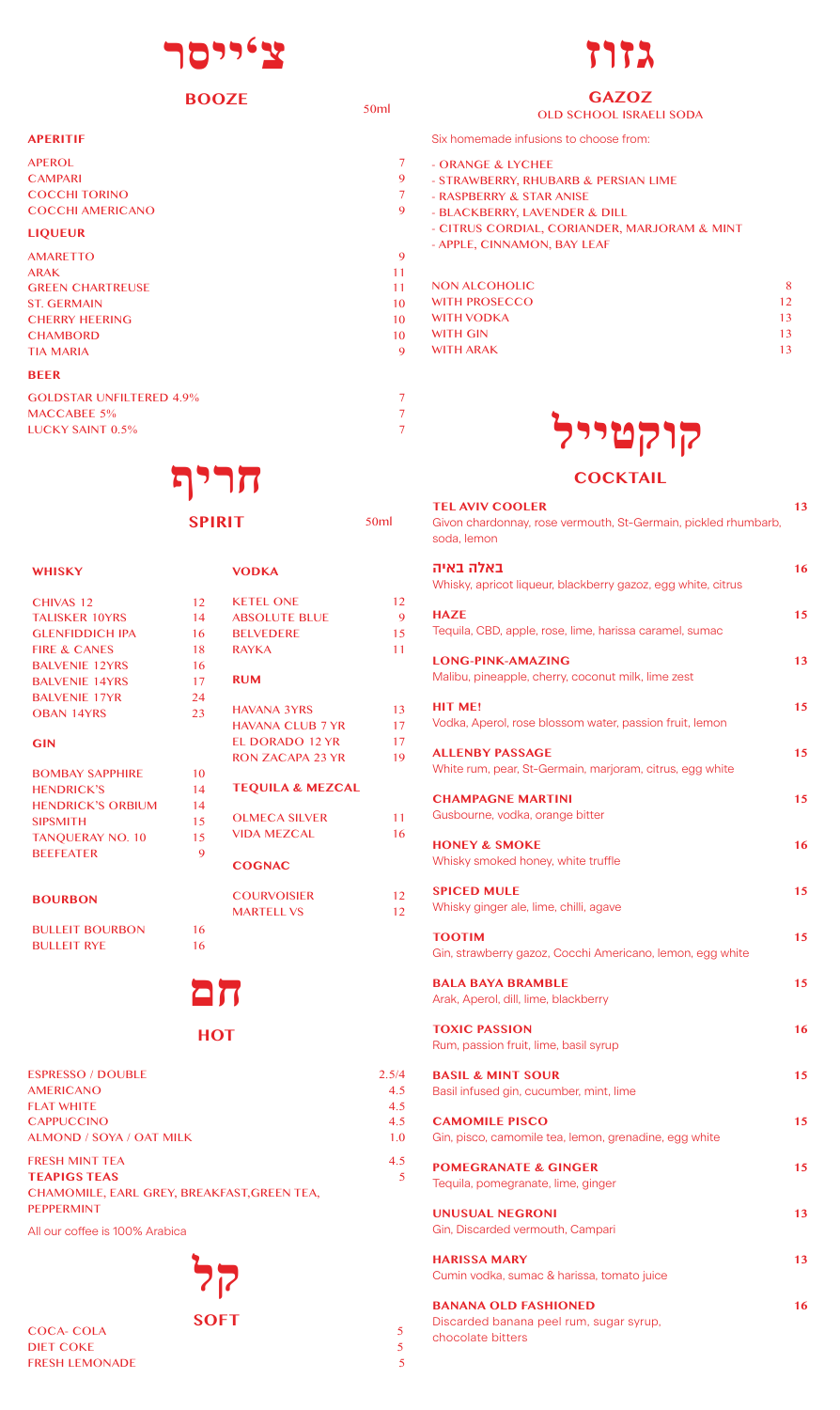### **אדום**

### **RED**

| NLD                                                                                                                                                     | 125/Btl |  |
|---------------------------------------------------------------------------------------------------------------------------------------------------------|---------|--|
|                                                                                                                                                         |         |  |
| GIVON, CABERNET SAUVIGNON, UPPER GALILEE, ISRAEL, 2020<br>Dark berries, spicy, soft tannin                                                              | 8/34    |  |
| BARKAN, ARGAMAN, DAN, ISRAEL, 2020<br>Plum, fresh wild berries, soft tanni43                                                                            | 11/39   |  |
| JEZREEL "ALFA", SYRAH-ARGAMAN-CABERNET,<br>GALILEE, ISRAEL, 2019<br>Complex, balanced, long finish                                                      | 15/60   |  |
| ALMA RED, SHIRAZ, GRENACHE, CARIGNAN,<br>GALILEE, ISRAEL, 2019<br>Vanilla, cigar, black fruits, 15 months in oak                                        | 67      |  |
| PETIT CASTEL, MERLOT-CABERNET-PETIT VERDOT,<br>JERUSALEM, ISRAEL, 2018<br>Sweet cedar, herbs, spiced, 16 months in French oak                           | 95      |  |
| RAZI'EL, SYRAH-CARIGNAN, JERUSALEM, ISRAEL, 2019<br>James Suckling score 97%, concentrated berries, black olives,<br>mediterranean herbs, 18 months oak | 110     |  |
| <b>GUSBOURNE, PINOT NOIR, APPLEDORE, KENT, 2019</b><br>Strawberry, morello cherry, earthy spiciness, delicately tannic                                  | 90      |  |
| VALCHETA, MALBEC, MENDOZA, ARGENTINA, 2018<br>Spicy, aromatic, raisins                                                                                  | 12/48   |  |
| LES PEYRAUTINS, PINOT NOIR, PAYS D'OC, FRANCE, 2020<br>Black cherry, vanilla, red plums                                                                 | 13/51   |  |
| PIENO SUD ROSSO, NERO D'AVOLA, SICILY, ITALY, 2020<br>Silky, soft, dark fruits                                                                          | 8/34    |  |
| QUERCIAVALLE, CHIANTI CLASSICO, TUSCANY, ITALY, 2016<br>Elegant, juicy, berries                                                                         | 53      |  |
| PRUNUS, JEAN, TINTA RORIZ, ALFROCHERIO, DAO, PORTUGAL, 2018 38<br>Oaked, black cherry, crisp                                                            |         |  |
| NIEL JOUBERT, PINOTAGE, PAARL, SOUTH AFRICA, 2017<br>Silky, sofy, dark fruits                                                                           | 33      |  |
|                                                                                                                                                         |         |  |

# **לבן**

### **WHITE**

|                                                                                                                               | 125/Btl |
|-------------------------------------------------------------------------------------------------------------------------------|---------|
| GIVON, CHARDONNAY, UPPER GALILEE, ISRAEL, 2021<br>Crisp, pear, citrus fruit                                                   | 8/34    |
| <b>BINYAMINA WINERY, GEWURZTRAMINER</b><br>MOSHAVA, ISRAEL, 2019<br>Mildly sweet, rose, lychee, fresh red grapefurit          | 53      |
| OR HAGANUZ, AMUKA BLANC, SAUVIGNON<br>BLANC- CHARDONNAY, NORTHEN GALILEE, ISRAEL, 2021<br>Green apple, lime, mint             | 16/62   |
| YATIR MT. AMASA, VIOGNIER-ROUSANNE-CHENIN BLANC<br>JUDEAN HILLS, ISRAEL, 2019<br>Melon, papaya, peach, pear, oak              | 75      |
| <b>GUSBOURNE, CHARDONNAY GUINEVERE, 2019</b><br><b>APPLEDORE, KENT, UK</b>                                                    | 90      |
| White peach, citrus, hazelnut, oatmeal, oak                                                                                   |         |
| ZERO-G, GRUNER VELTLINER, WAGRAM, AUSTRIA, 2020<br>Refreshing, white pepper, crisp green fruit                                | 46      |
| <b>SECKINGER, RIESLING TROCKEN, VOM LOSS,</b><br>PAFALZ, GERMANY, 2019<br>Organic, dry minerality, almond, lemon, green apple | 57      |
| <b>MAISON DE LA PAIX, VIOGNIER, FRANCE, 2021</b><br>Smooth, mineraly, apricot                                                 | 12/46   |
| <b>DEUX BARS, PICPOUL DE PINET,</b><br><b>SOUTHERN FRANCE, FRANCE, 2021</b><br>Citrus, lemongrass, almond blossom             | 48      |
| FEUDO ARANCIO, GRILLO, SICILIA DOC, ITALY, 2020<br>Mango, papaya, jasmine, delicate acidity                                   | 38      |
| BROGLIA, GAVI DI GAVI LA MAIRANA, PIEMONTE, ITALY, 2020<br>Fresh, full body, complex                                          | 11/54   |
| <b>QUINTA DA LIXA, ANJOS DE PORTUGAL, VIHNO VERDE</b><br>MINHO, PORTUGAL, 2020<br>Refreshing, fruity, gently fizzy            | 45      |
| <b>OUTNUMBERED, SAUVIGNON BLANC,</b><br>WAIRARAPA, NEW ZEALAND, 2021<br>Lime, gooseberry, tropical fruits                     | 12/46   |
| SERRA DA ESTRELA, ALBARINO, RIAS BAIXAS, SPAIN, 2021<br>Apricot, pear, lemon, lime                                            | 45      |



# **רוזה**

**ROSE**

### FIGUIERE, GRANACHE-SYRAH-CINSAULT, 11/45 **MEDITERRANEE PROVENCE, FRANCE, 202**1 Organic, delicate spices, bright red fruits **DALTON ESTATE, SHIRAZ-GRANACHE-BARBERA, 12/49 GALILEE, ISRAEL, 2021** Off-dry, fresh strawberry, lavender and minerals **MINUTY PRESTIGE, GRENACHE-CINSAULT-SYRAH 60 COTES DE PROVENCE, FRANCE, 2021**

Light, elegante, pomegrenate, strawberry,

| מבעבע  |                                                                                                                      |                    |  |
|--------|----------------------------------------------------------------------------------------------------------------------|--------------------|--|
| 75/375 |                                                                                                                      |                    |  |
|        | <b>SPARKLING</b>                                                                                                     | 125/ <sub>BL</sub> |  |
| 11/45  |                                                                                                                      |                    |  |
|        | <b>GUSBOURNE, BRUT RESERVE, APPLEDORE, KENT, UK, 2018</b><br>Honeyed green apple, lemon, white peach, toasted almond | 15/68              |  |
|        | PERRIER-JOUET, GRAND BRUT, REIMS, CHAMPAGNE, FRANCE NV                                                               | 85                 |  |
|        | Grapefurit, white peache, green hazelnut                                                                             |                    |  |
|        | <b>FIDORA ORGANIC PROSECCO FRIZZANTE</b><br>TENUTA CIVRANETTA, VENEZIA, ITALY                                        | 10/48              |  |
|        | Organic, unfiltered, citrus, bright acidity                                                                          |                    |  |
| 125/8t |                                                                                                                      |                    |  |
| 11/45  |                                                                                                                      |                    |  |
| 12/49  |                                                                                                                      |                    |  |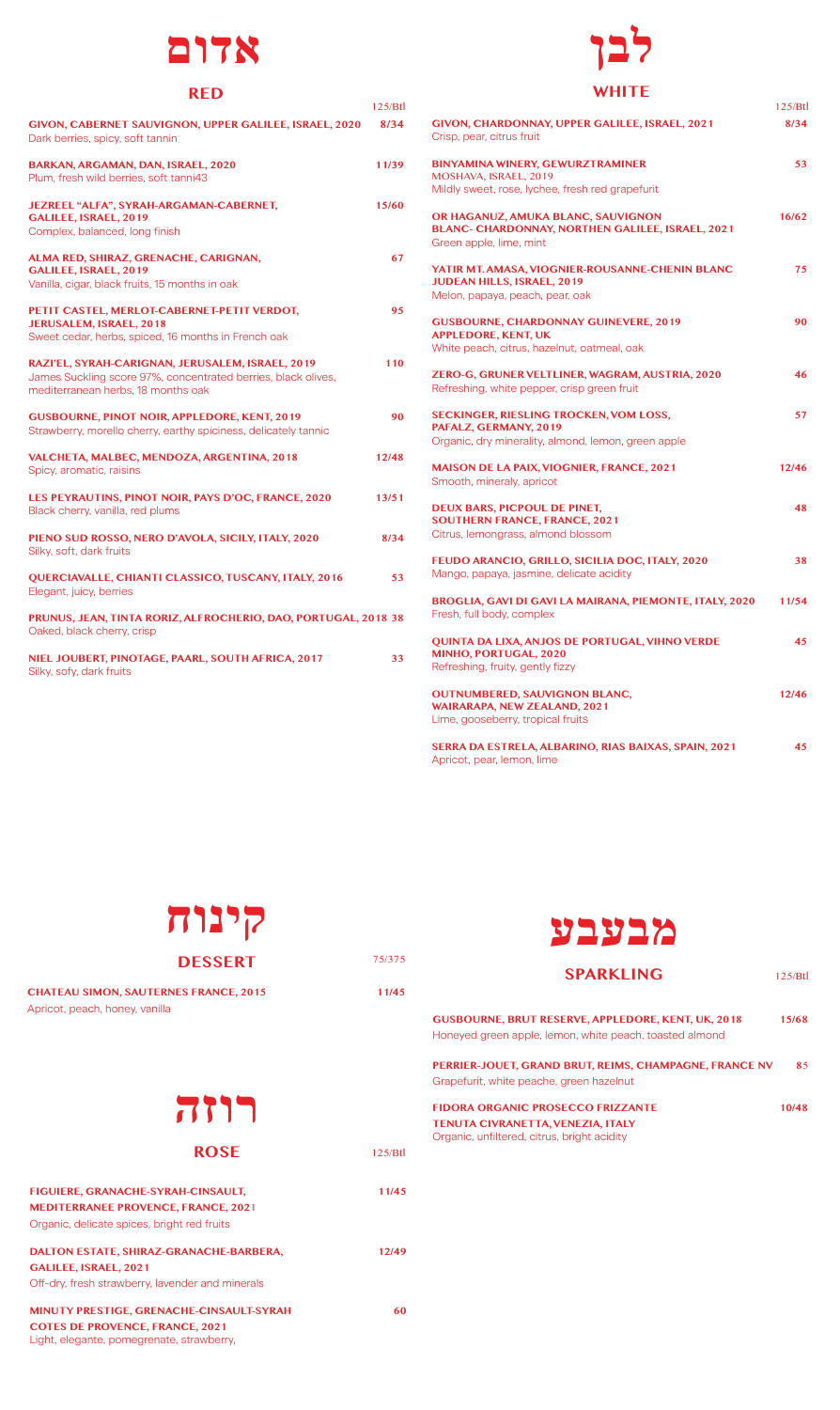

SHARING MENU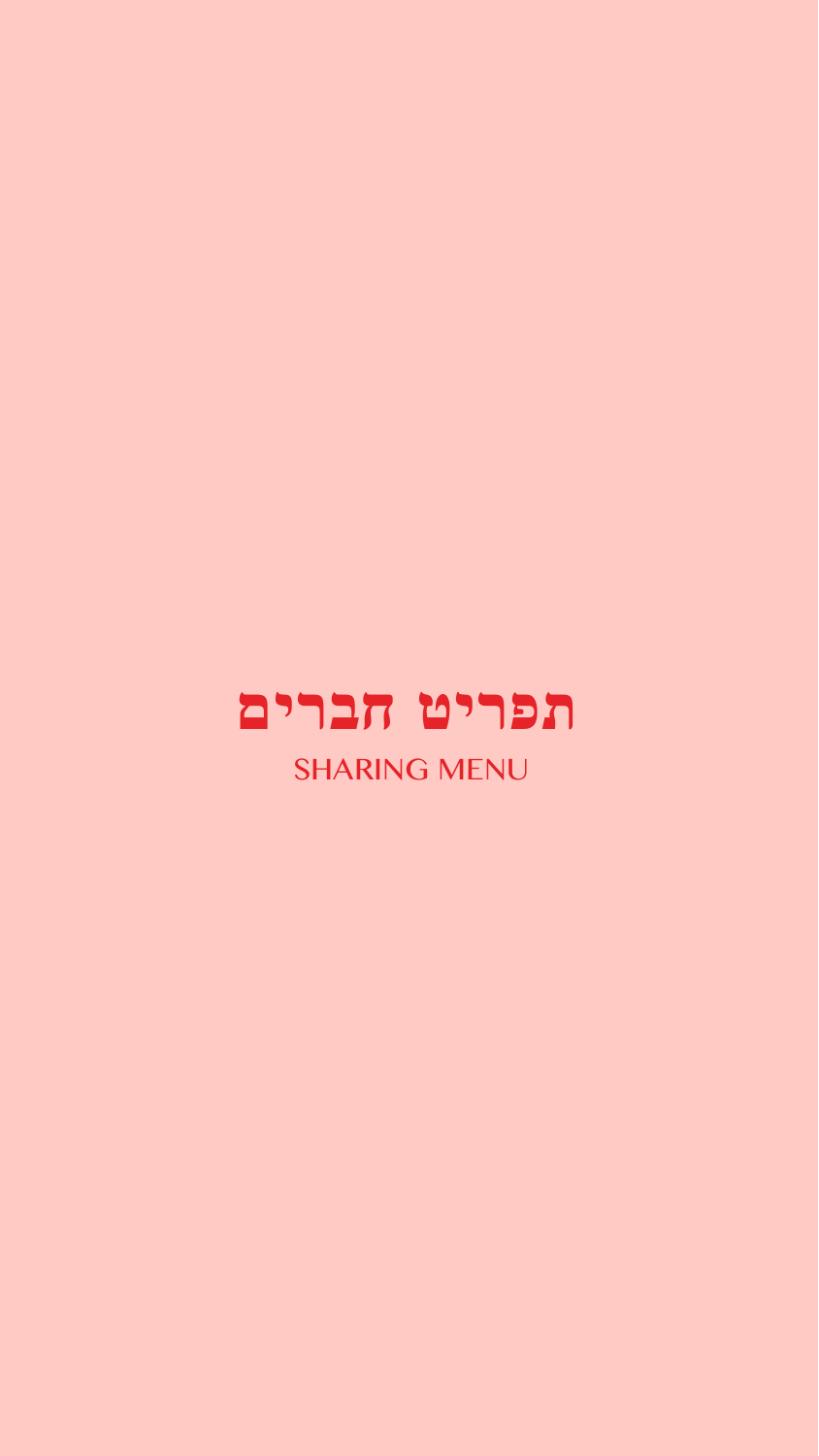



### A JOURNEY THROUGH OUR MENU CURATED BY OUR HEAD CHEF, ERAN.

58 PER PERSON

LEVANTINE OLIVE MIX Harissa marinated mixed olives

GRAPES & FETA Lemon thyme, stewed grapes

CHICKPEA HUMMUS Spiced chickpea salsa, pickled chilli, tomato pulp, parsley, sumac, pita

AUBERGINE MESS Blackened aubergine, oregano, tahini, pomegranate molasses, lychee, pita

TUNISIAN TARTARE Beef fillet, bulgur wheat, harissa, burnt peppers, mustard & garlic mayo, fresh oregano, pita

CAULIFLOWER STEAK CRUMBLE Fried cauliflower, pomegranate syrup, smoked parmesan crumble, lime yoghurt, parsley

FISH & FENNEL Canoed sea bass, burnt sage, fennel & picked herbs, vine tomatoes, butter & arak



(CHOOSE ONE DESSERT TO SHARE)

BURNT BABKA Grilled hazelnut & dark chocolate enriched dough, morello cherry compote, creme anglaise

> **CHEESECAKE** Tonka cream cheese, milk jam, banana tempura, macademia, sumac

> > MALIBU MALABI

Coconut cream, orange blossom, white rum, mango, yuzu, coconut flakes, rose

Some of our menu items contain allergens. There is a small risk that traces of these may be found in a number of products served here. We understand the danger to those with allergies, please speak to a member of staff who will be happy to advise you.<br>12.5% optional service will be added to all bills, all of which is distributed amongst staff with no furt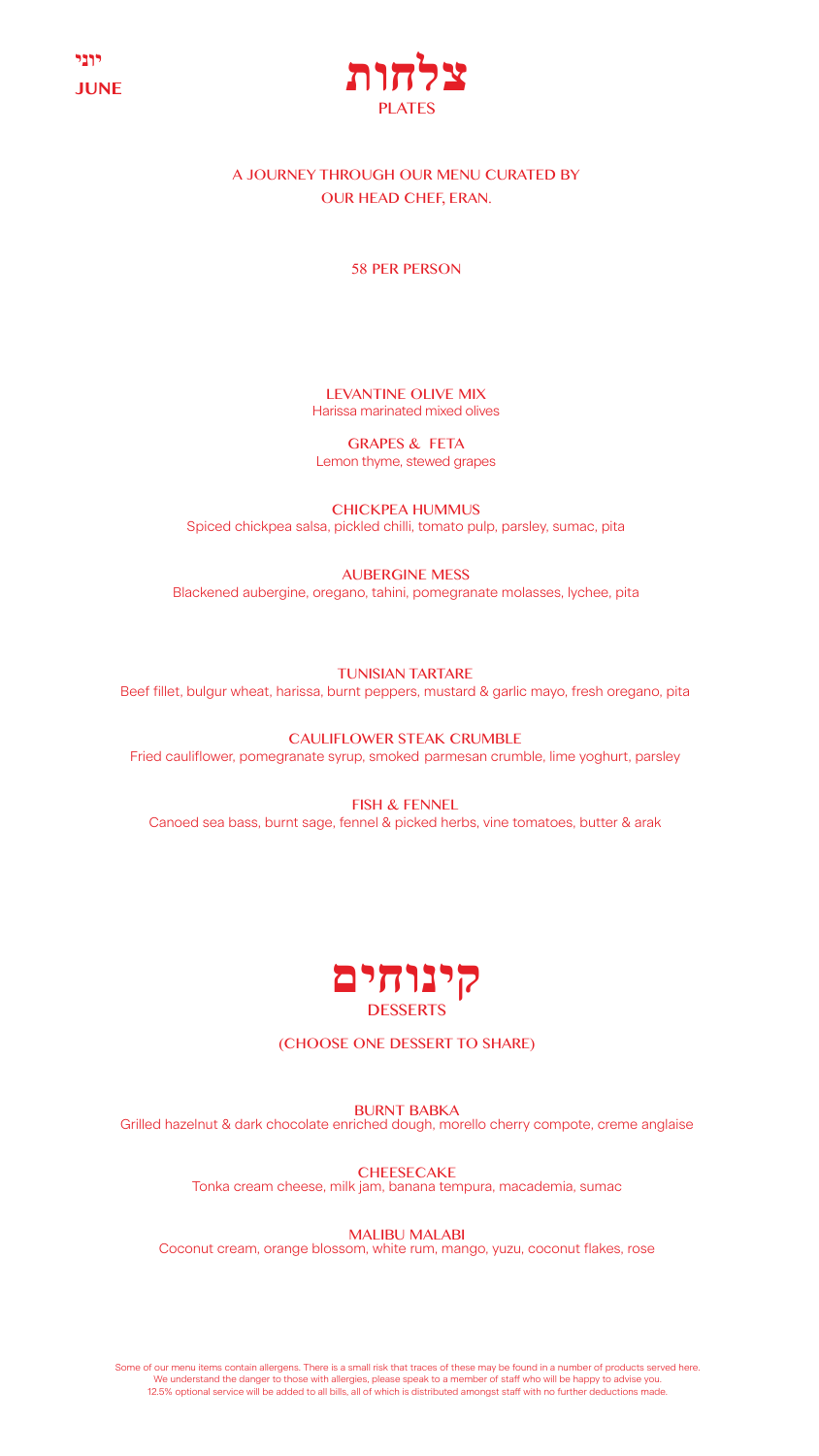

VEGETARIAN / VEGAN SHARING MENU